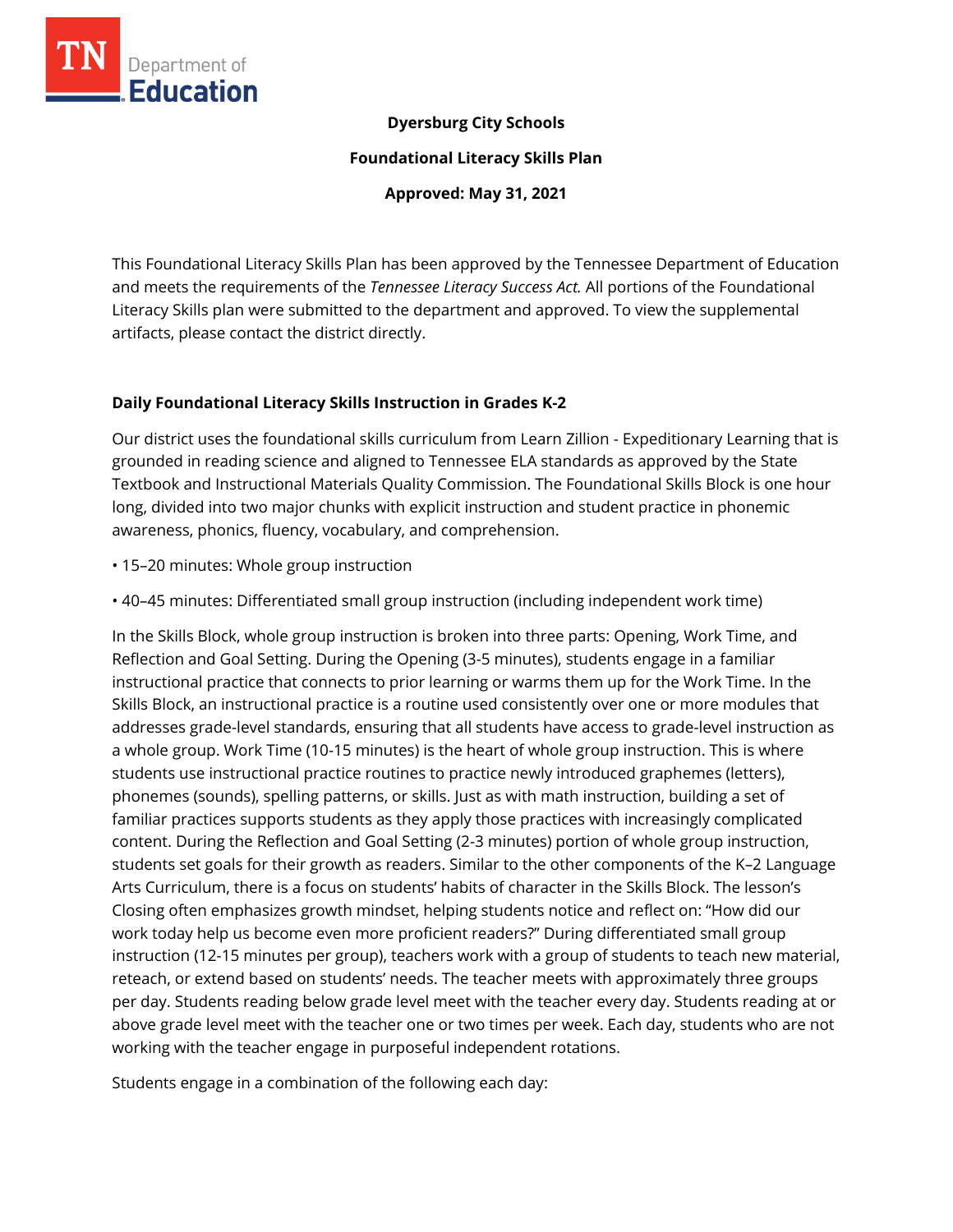# Department of Education

• Accountable Independent Reading: This is a time for students to choose from a variety of texts based on interest and/or reading goals. Teachers can use this time, possibly during a rotation or between rotations, to observe and/or confer with students about their reading proficiency goals and to monitor fluency and comprehension.

• Word Work: This is a time for students to analyze words and word parts.

• Writing Practice: This builds students' ease with the skills and habits needed to generate ideas on paper—everything from letter formation to spacing to knowing how to begin a sentence and continue a thought.

• Reading Fluency: Fluency involves lots of rereading. Teachers use a variety of familiar texts from the Skills Block or from existing classroom libraries for fluency work. Teachers give students texts that are familiar and/or easily decodable for a given phase.

## **Daily Foundational Literacy Skills Instruction in Grades 3-5**

Our district uses the foundational skills curriculum from Amplify - Core Knowledge Language Arts that is grounded in reading science and aligned to Tennessee ELA standards as approved by the State Textbook and Instructional Materials Quality Commission. Students will spend 60 minutes each day engaged in direct systematic foundational skills instruction aligned to CKLA's researchdriven scope of system of foundational skills. Each day, students engage in 3- 4 "mini lessons" aligned to the systematic scope and sequence of foundational skills in order to allow them adequate time to both learn and practice new skills that ultimately result in fluent reading, comprehension, and writing skills. The CKLA scope and sequence includes direct instruction and aligned student practice in phonics, grammar, spelling, vocabulary, and writing.

There are four guiding principles for the CKLA skills strand:

• Explicit Phonics: Explicit, systematic phonics instruction is a more effective way to teach decoding than "whole language" or whole word methods

• Synthetic Phonics: Synthetic phonics (or linguistic phonics), in which instruction is oriented from sound to letter, is an especially powerful way to teach phonics.

• Repeated Oral Practice: Repeated oral practice and oral reading are proven methods of improving fluency.

• Intensive Practice: Intensive practice with skills-aligned texts is essential in order to build reliability and automaticity in reading

Additionally, CKLA engages students in ongoing reading fluency and comprehension practice with decodable readers aligned to the skills students are learning to meaning from text and to produce the written word. These readers increase in length and complexity as students develop their reading and spelling skills. Likewise, systematic vocabulary supports include embedded "word work" mini lessons along with highlighted vocabulary terms that are previewed at the beginning of each story during read aloud and independent practice.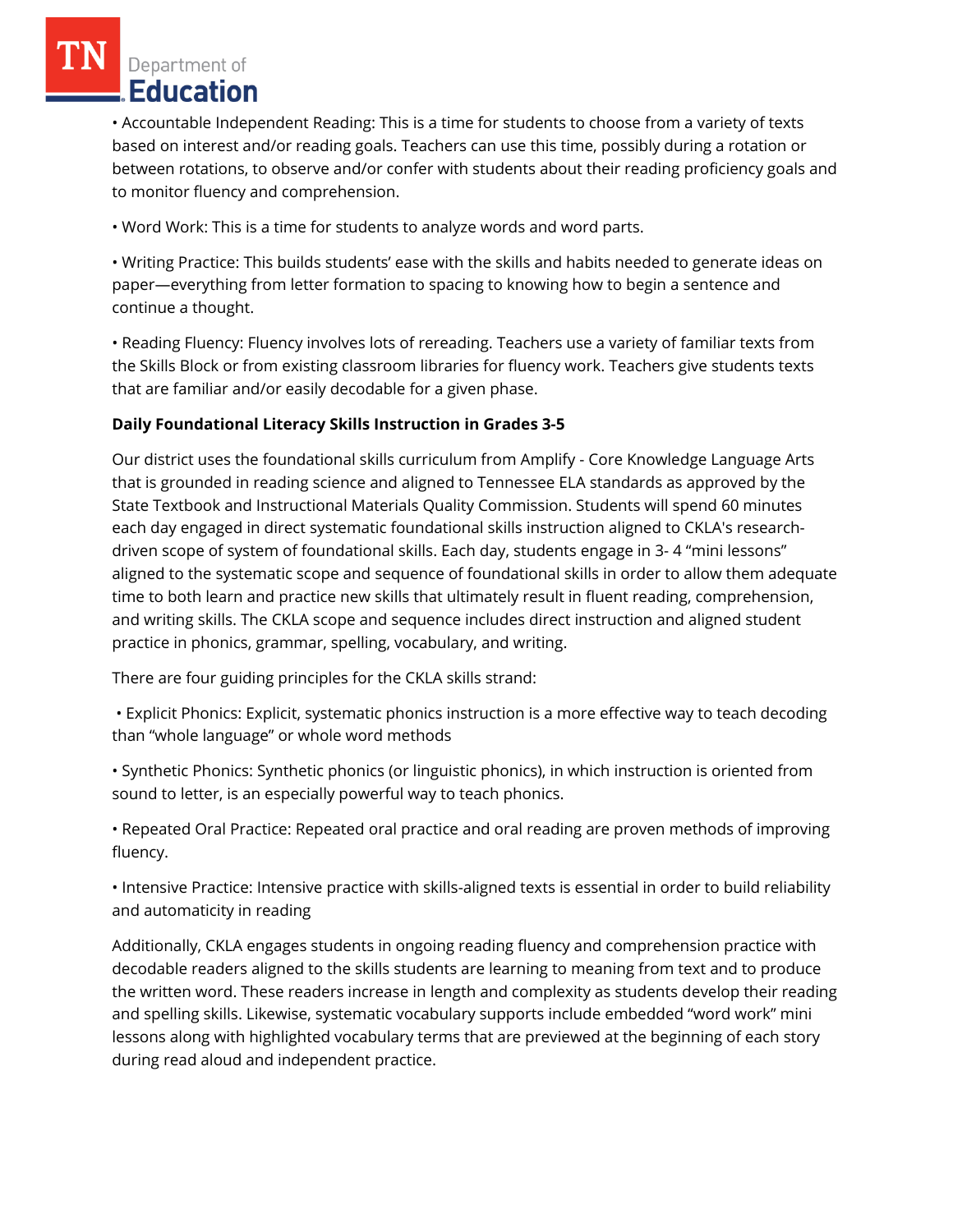Department of Education

#### **Approved Instructional Materials for Grades K-2**

LearnZillion - K-5 Expeditionary Learning

#### **Approved Instructional Materials for Grades 3-5**

Amplify - K-5 Core Knowledge Language Arts

## **Universal Reading Screener for Grades K-5. This screener complies with RTI<sup>2</sup>and Say Dyslexia requirements.**

STAR CBM

#### **Intervention Structure and Supports**

Dyersburg City Schools utilizes research-based reading interventions in grades K-5 for students either identified at-risk for a significant reading deficiency or identified with a significant reading deficiency. Specifically, K-2 utilizes phonological awareness and phonics interventions that include but are not limited to Haggerty (Phonemic Awareness), Road to the Code (Basic Phonics), CKLA (Basic Phonics), and Wilson Fundations (Basic & Advanced Phonics). Specifically, 3-5 utilizes phonics and fluency based interventions that include but are not limited to Wilson Fundations (Basic and Advanced Phonics), Ultimate Phonics (Basic and Advanced Phonics), HELPS (Fluency), Blend Phonics (Basic and Advanced Phonics), and Read Naturally (Fluency). Universal screening data as well as student classroom performance, TCAP results, prior intervention outcomes (if applicable), and teacher observation data is used during RTI Data Team Meetings to determine placement, intensity, and scheduling of students into Tier III, Tier II, Remediation, or Enrichment. Students who are placed in Tier III receive the most intense intervention daily for at least 30-45 minutes and are progress monitored weekly. Students who are placed in Tier II receive intervention daily for at least 30 minutes and are progress monitored every other week. The universal screener (STAR CBM) and diagnostic assessment (POWRS, PALS, STAR Early Lit.) will determine the specific deficit the student will be provided support and progress monitored on. Students receiving Tier II or Tier III intervention will be provided a focused intervention on Letter Naming, Letter Sounds, Phoneme Segmenting, Word Reading Fluency, Passage Reading Fluency, or Reading Comprehension. RTI Data Team Meetings will be conducted every 4.5 weeks to evaluate student progress and determine student programming when a student is not showing progress.

#### **Parent Notification Plan/Home Literacy Reports**

Our district notifies parents in grades K-5 if their child is "at-risk" for or has a significant reading deficiency (as evidenced by students scoring in the 0-25th percentile) immediately after district schools complete the fall universal screening. Students' scores are communicated in parent-friendly language that provides a clear explanation of student skill gaps and the depth and extent of student needs. The parents are told what intervention their student will receive and the amount of time each day the student will receive services. This is coupled with a description of the importance of being able to read by the end of 3rd grade.

The district defines how students are assessed and what a "significant reading deficiency" means. Parents are subsequently notified of their child's progress, or lack of progress, after the first 4  $\frac{1}{2}$